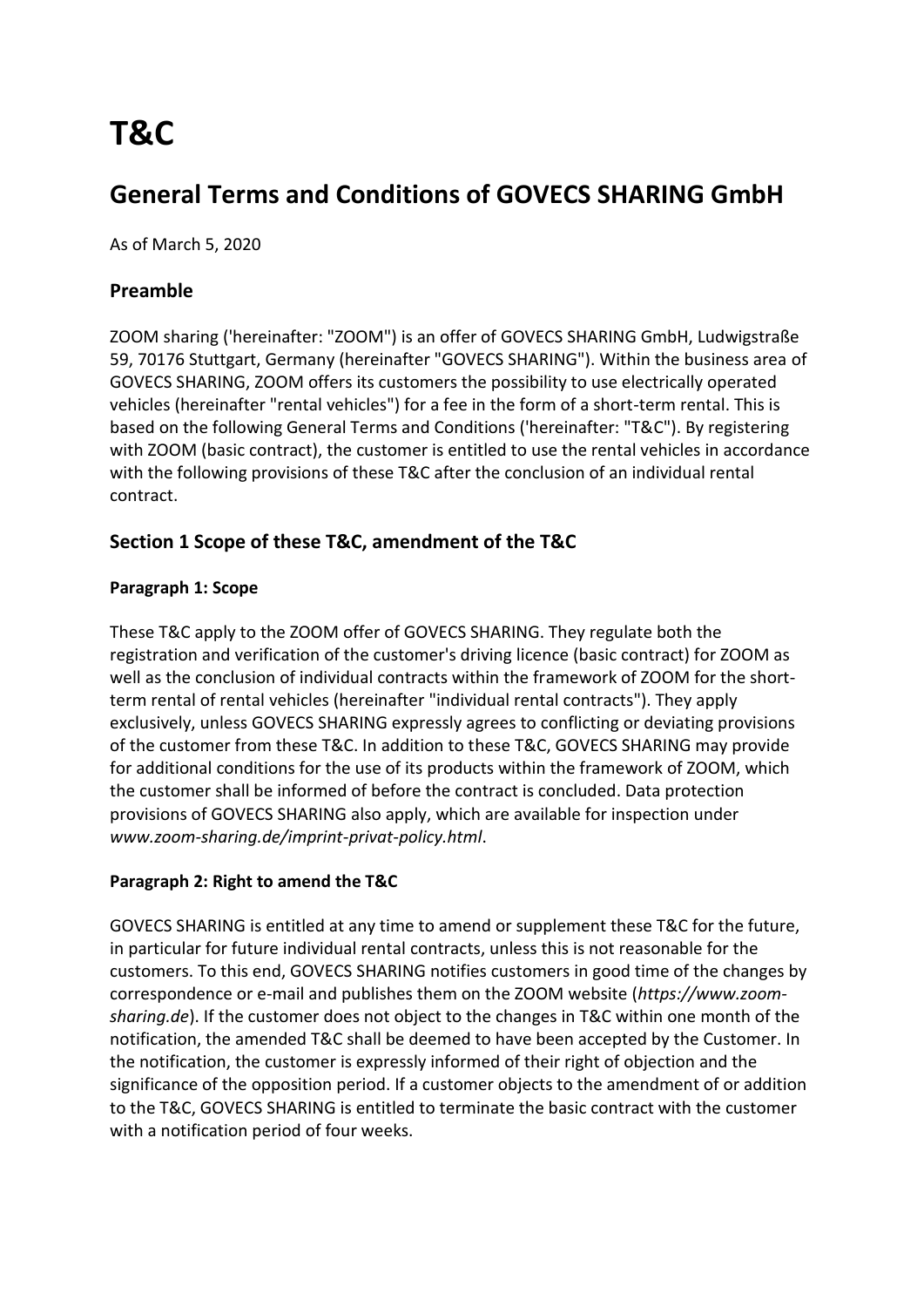#### **Paragraph 3: Storage of the T&C**

The customer can access, store and print the T&C at any time on the website of ZOOM (*https://www.zoom-sharing.de*).

# **Section 2 Authorised Customers, Contracting Party and Business Area**

#### **Paragraph 1: Contractual Partner**

The services within the framework of ZOOM are provided by GOVECS SHARING. Detailed information about GOVECS SHARING can be viewed and accessed on the *website https://www.zoom-sharing.de/imprint-privat-policy.html.*

#### **Paragraph 2: Authorised Customers**

GOVECS SHARING customers can only be natural persons under the Civil Code (hereinafter "BGB") who meet all of the following criteria:

- a) Completion of the  $18<sup>th</sup>$  year of life,
- b) Possession of a valid driving licence for driving a car, motorcycle or moped, and
- c) the driving licence has been issued by the Federal Republic of Germany or by another Member State of the European Union, Switzerland, Lichtenstein, Norway or Iceland or has been accepted as an international driving licence in conjunction with the respective national driving licence, provided that they entitle them to drive a car in the Federal Republic of Germany.

#### **Paragraph 3: Business Area**

A business area is the geographical area within which the rental of rental vehicles can be started and terminated. The current business area can be viewed at any time on the ZOOM website under *https://www.zoom-sharing.de/Geschäftsgebiet.* GOVECS SHARING reserves the right to adapt the business area at any time.

#### **Paragraph 4: Season duration**

The rental of rental vehicles by individual rental contracts is possible during the entire calendar year. However, GOVECS SHARING reserves the right to decommission the rental vehicles due to weather conditions.

#### **Section 3 Subject matter of the contract**

#### **Paragraph 1: Subject matter**

The subject matter of the business relationship between GOVECS SHARING and its customers in accordance with these T&C is

a) the basic contract, which regulates the legal relationship between GOVECS SHARING and the customer with regard to registration as well as other services (such as driver's license verification) as a framework contract, and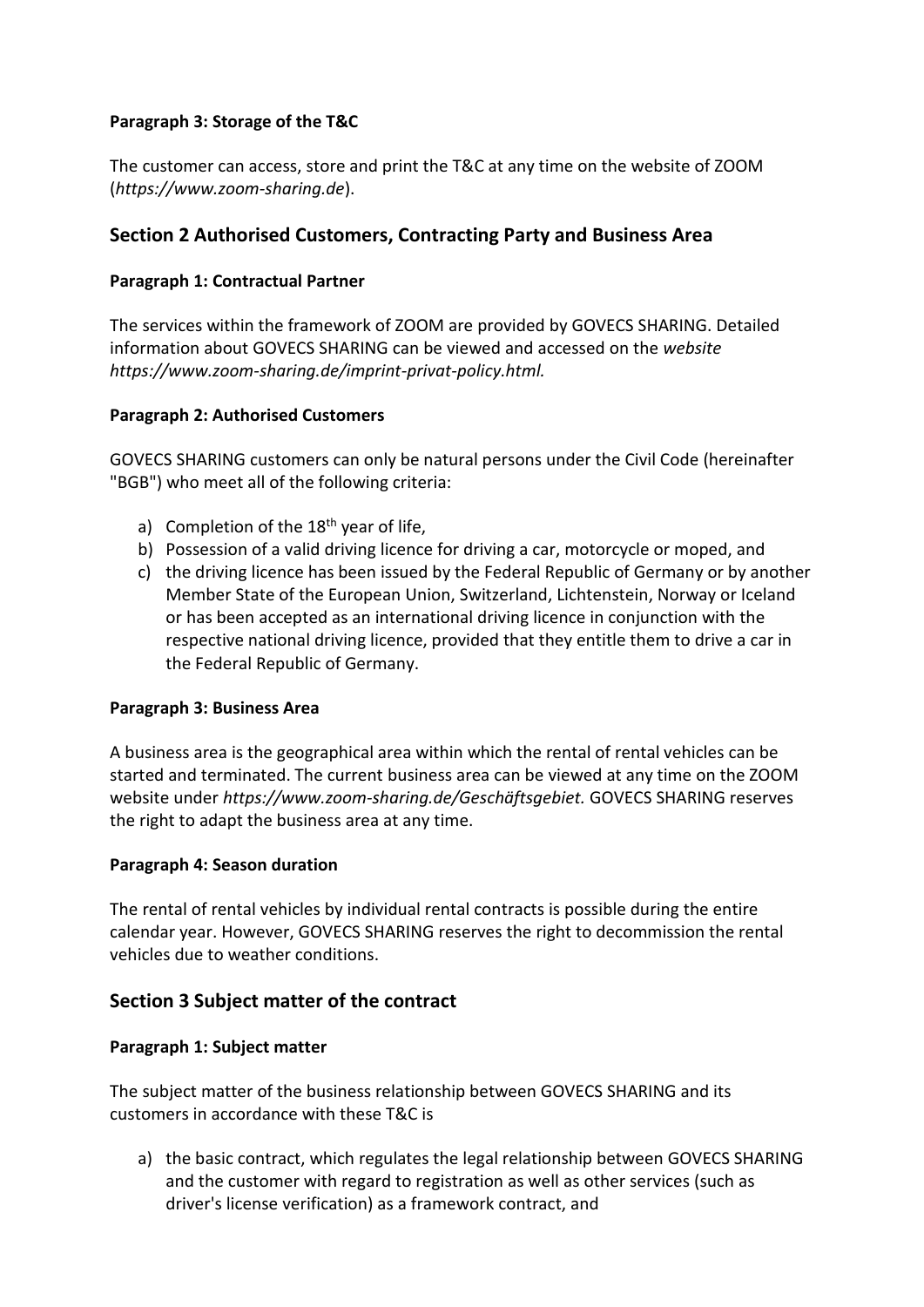b) the individual rental contracts, which are individually agreed on the basis of these T&C and on the basis of the basic contract between the contractual partners.

#### **Paragraph 2: ZOOM-Smartphone-App**

As part of the basic contract, GOVECS SHARING grants its customers access to the rental vehicles via a smartphone app (hereinafter the "ZOOM app"). The ZOOM app provides the customer with an overview of all available rental vehicles in their area. The customer can make reservations on rental vehicles via the ZOOM app, as well as start and end the rental on a rental vehicle. Prerequisite for the use of the ZOOM app is the registration of the customer with their personal access data. GOVECS SHARING makes the ZOOM app available to customers only for use and allows them to access the app. Neither source code nor object code of the software will be made available to the customer. The customer is given the opportunity to view his completed short-term rentals and trips in the ZOOM app. The use of the app is free of charge for the customers. A sufficient Internet connection is required to use the ZOOM app.

#### **Paragraph 3: Individual rental contracts**

Within the framework of the basic contract, GOVECS SHARING offers its customers within the business area the use of rental vehicles for a fee. The customer can rent the rental vehicles by means of individual rental contracts on the basis of the basic contract and these T&C.

GOVECS SHARING does not guarantee availability. Therefore, if no rental vehicle is available for use, the customer is not entitled to be provided with a rental vehicle by GOVECS SHARING, but the customer must wait for the next free rental vehicle. GOVECS SHARING is entitled to restrict or completely exclude the use of rental vehicles (e.g. due to weather conditions).

# **Section 4 Conclusion of contract, registration, reservation and rental**

#### **Paragraph 1: Basic contract**

The basic contract is concluded by proper registration, driver's license verification and activation of the customer.

The customer gets registered to use ZOOM via the ZOOM app by filling in the respective registration form using the instructions for registration in the ZOOM app. The registration is deemed to have been duly completed if the customer has entered the required data in the registration form completely and correctly and has accepted the validity of these T&C as well as the General Conditions for vehicle insurance issued by the Gesamtverband der Deutschen Versicherungswirtschaft e. V. GDV (German Insurance Association). By registering correctly, the customer creates a customer account for the use of ZOOM as well.

GOVECS SHARING may refuse to register a customer if there is reason to believe that the customer will not behave in accordance with the contract.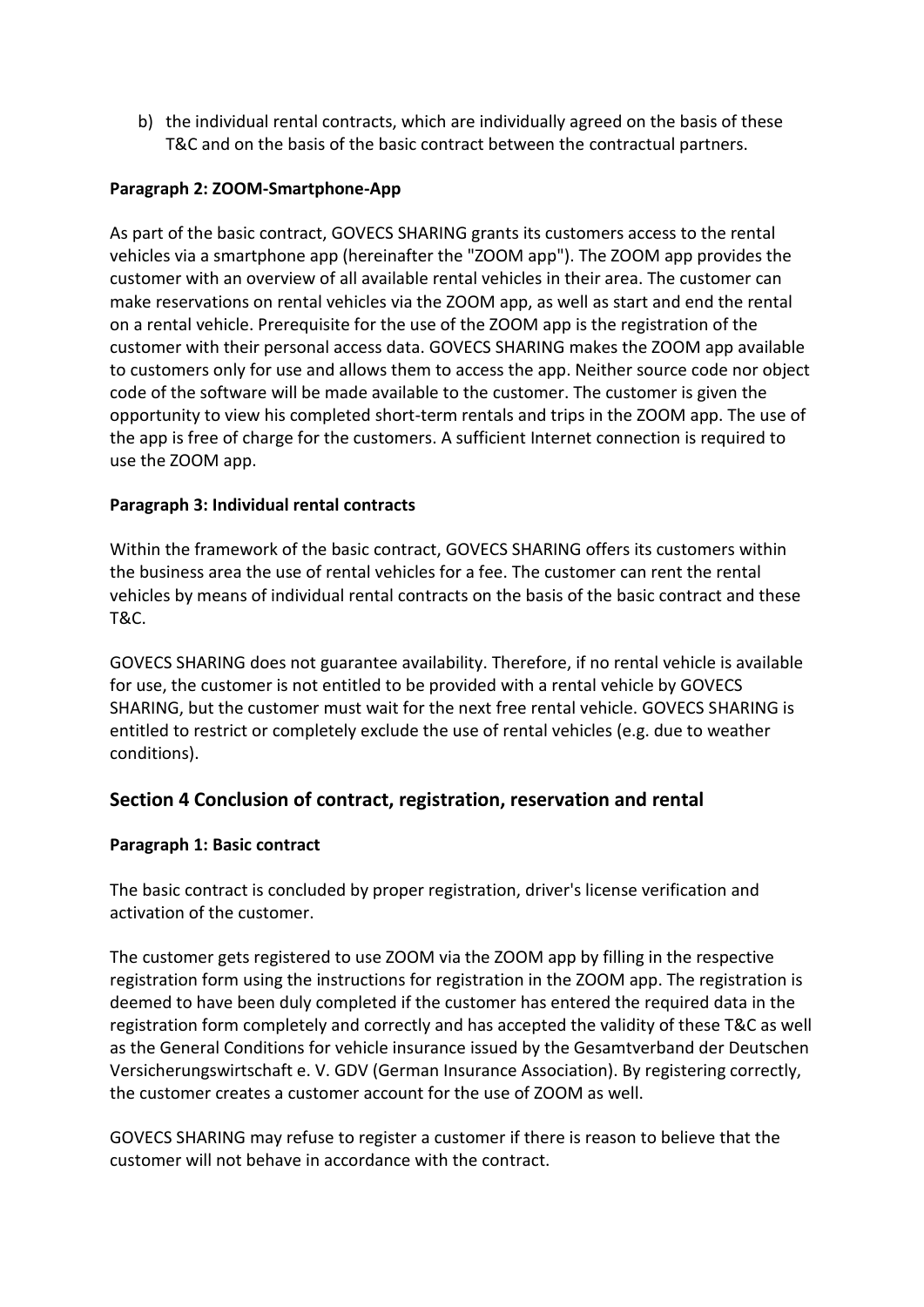The driver's license verification is carried out by visual verification after the customer has registered with ZOOM. Following the verification of the driving licence by GOVECS SHARING, the customer will be released **[by e-mail]** for the use of ZOOM, provided that they meet the requirements of Section 2 Paragraph 2 (approved customers). Only by activating the customer by GOVECS SHARING does the basic contract between the customer and GOVECS SHARING become legally effective.

GOVECS SHARING reserves the right to request the customer to re-verify their driving licence. If the customer does not comply with the demand of GOVECS SHARING, GOVECS SHARING reserves the right to suspend the customer's account at any time until the customer has duly carried out the driver's license verification.

#### **Paragraph 2: Individual rent contracts/rental**

After successful registration, the customer can rent any rental vehicle via the ZOOM app on the basis of the basic contract and these T&C, provided that the rental vehicle is available. A rental vehicle is available if it is not reserved or rented by another customer and there are no technical or operational reasons for renting.

The prices and fees valid at the time of conclusion of the individual rental contract, as shown in the ZOOM app and on the zoom website (https://www.zoom-sharing.de) for each rental vehicle are accepted by the customer at the conclusion of the individual rental contract (hereinafter the "ZOOM cost table").

The customer can only rent a maximum of one rental vehicle at a time by individual rental contract. The customer can see which rental vehicles are available at the time of the desired rental in the ZOOM app. The rental contract for using a rental vehicle is concluded when the customer starts the rental process in the ZOOM app and the on-board computer of the rental vehicle enables access to the helmet box. The customer cannot revoke his declaration of intent at the conclusion of the individual rental contract.

#### **Paragraph 3: Reservation within the scope of individual rental**

Customers can reserve available rental vehicles free of charge. The maximum reservation time is currently 15 minutes.

#### **Paragraph 4: Benefits - Minute Packages**

The customer can purchase so-called Benefits - Minute Packages in accordance with Section 13 Paragraph 3 of these T&C.

# **Section 5 Rental period of the individual rental, battery life of the rental vehicles**

#### **Paragraph 1: Rental period/possible use**

The rental period of a rental vehicle within the scope of a single rental contract is limited to the specified residual capacity of the battery of the rental vehicle (see https://www.zoomsharing.de/faq for details). The rental begins with the conclusion of the individual rental contract in accordance with Section 4 Paragraph 2. As long as the battery of the rental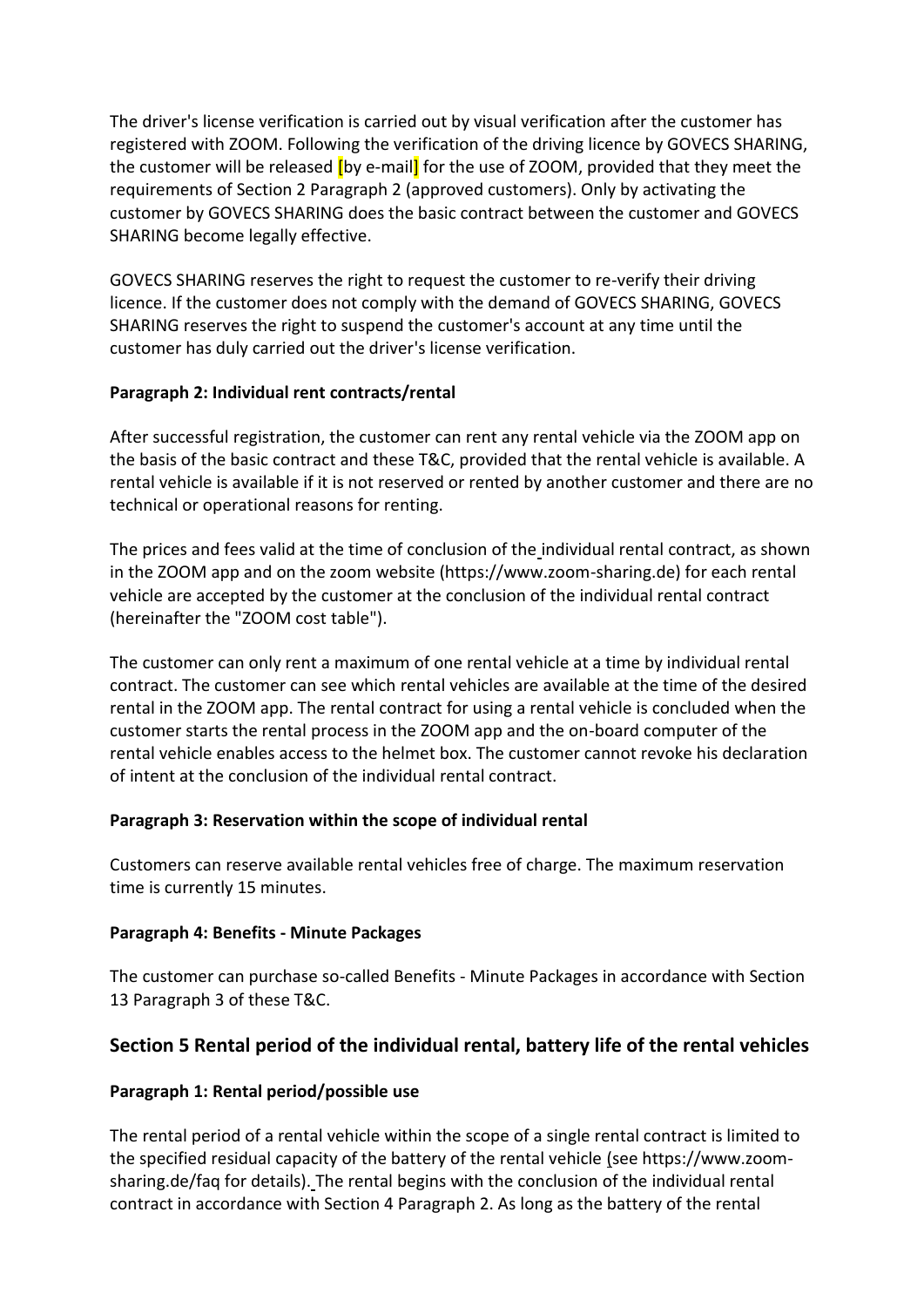vehicle still has a sufficient state of charge for the journey, the customer can determine the further duration of the journey themselves. As soon as the battery of the rental vehicle is empty, the usage authorization of the customer within the scope of rental contract ends and the customer is obliged to return the rental vehicle in accordance with these T&C (in particular Section 8). The state of charge is displayed to the customer in the speedometer area (bottom right) of the rental vehicle and in the ZOOM app. GOVECS SHARING informs the customer that a proper return is still possible even if the battery of the rental vehicle is empty.

# **Paragraph 2: Charging the batteries**

GOVECS SHARING expressly reminds the customer that GOVECS SHARING does not replace or charge an empty battery during the rental period. The customer is also not entitled to physically access and replace or charge the battery of a rental vehicle. GOVECS SHARING will restore the readiness of the rental vehicle after the termination of the individual rental contract.

# **Paragraph 3: Billing basis of the individual rental contract**

The billing of a trip is based on the actual trip time. Each minute that has started is considered and billed as a full minute by the system.

# **Section 6 Rental bans**

The customer is prohibited from:

- 1. driving a rental vehicle under the influence of alcohol, drugs or medicinal products that could affect the ability to drive. There is a strict alcohol ban of 0.0%;
- 2. using a rental vehicle if the customer is not in full possession of his or her mental powers;
- 3. using a rental vehicle for off-road driving, motorsport events, races of any kind, vehicle tests, driving training or for the commercial transport of persons;
- 4. transporting objects or substances which, by reason of their nature, size, shape or weight, could affect driving safety of rental vehicle;
- 5. using a rental vehicle to commit a criminal offence;
- 6. transporting easily flammable, toxic or other hazardous substances by rental vehicle;
- 7. transporting more than two persons (including the customer) by rental vehicle;
- 8. transporting children by rental vehicle if they are neither big enough to reach the footrests nor strong enough to hold on to the driver;
- 9. making trips abroad by rental vehicle.

If the customer violates one of the above rental bans, GOVECS SHARING is entitled to terminate both the individual rental contract and the basic contract with the customer. GOVECS SHARING expressly reserves the right to assert claims for damages. Claims for compensation by the customer are excluded.

# **Section 7 End of individual rental contracts / return of rental vehicle**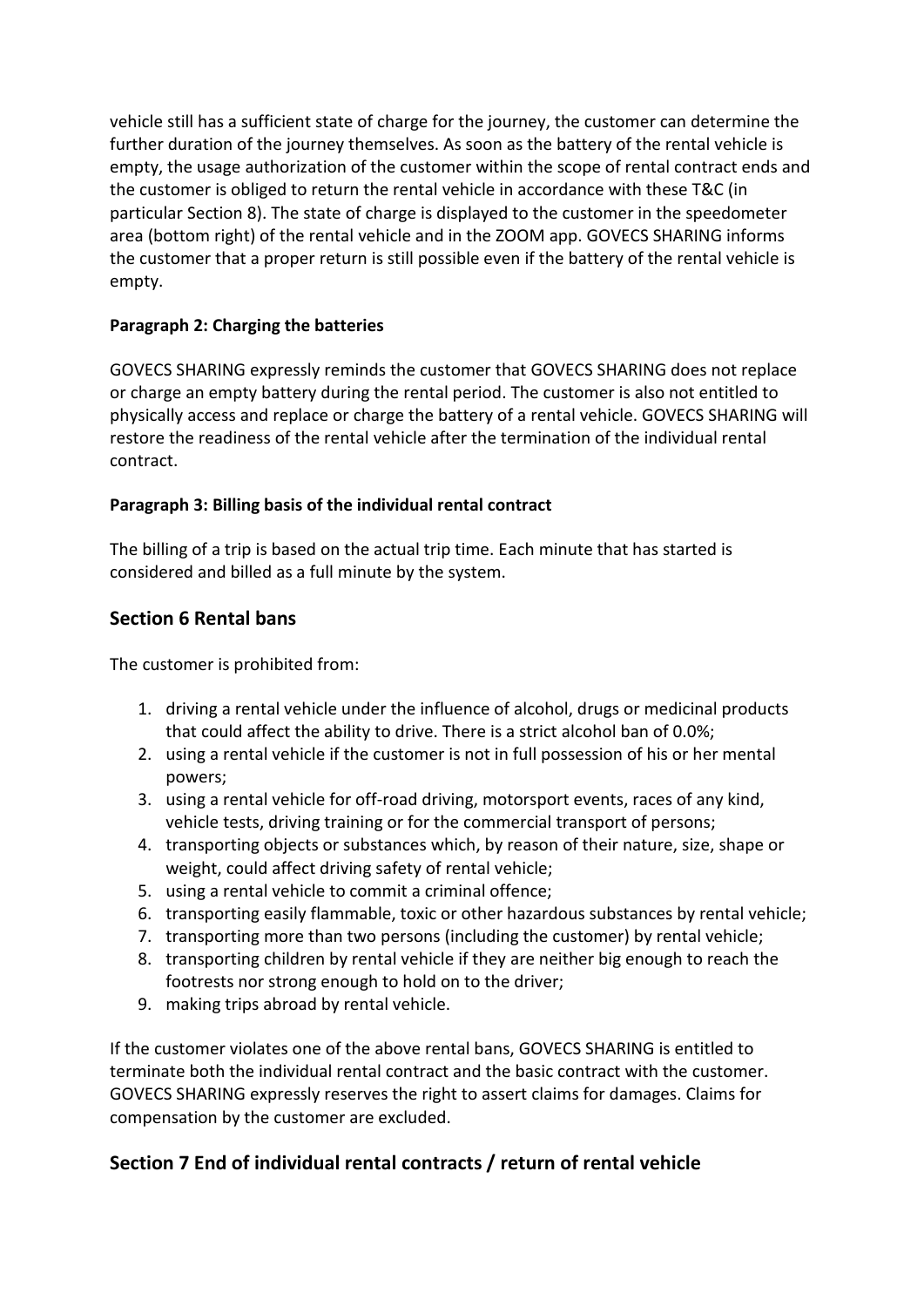An individual rental contract will be terminated if the rental vehicle has been properly returned and the customer terminates the rental via the ZOOM app. The return is performed correctly if:

- 1. the rental vehicle has been parked in a permissible place defined for this rental vehicle within the business area (see Section 9 Paragraph 5),
- 2. both helmets and the vehicle key were deposited in the provided holder in the helmet box,
- 3. the helmet box has been properly closed,
- 4. a mobile phone connection can be established at the location of the return of the rental vehicle, and
- 5. the end of the rental has been confirmed by app pop-up or email notification.

In the event of improper return, GOVECS SHARING reserves the right to claim the resulting damage against the customer (e.g. costs incurred due to moving the rental vehicle).

# **Section 8 Obligations and Rights of GOVECS SHARING**

The following rights and obligations apply to GOVECS SHARING:

- 1. GOVECS SHARING is entitled to send messages to the customer in order to inform the customer about new products and further developments.
- 2. GOVECS SHARING is entitled to change the ZOOM app at any time, both technically and in terms of content.
- 3. GOVECS SHARING is entitled to change the business area at any time.

GOVECS SHARING, on the other hand, is not obliged to provide the ZOOM app for all available devices.

# **Section 9 Obligations of Customers**

The following obligations of the customer are valid for the entire duration of an individual rental contract:

#### **Paragraph 1: Registration**

When registering with GOVECS SHARING, the customer expressly assures that all data provided (in particular but not limited to: name, full address, date of birth, email address, mobile phone number, payment method, account details or credit card details) are true and complete.

The customer undertakes to inform GOVECS SHARING in writing of changes or additions to their data and information without delay and to change them accordingly.

If the customer violates the above information obligations, GOVECS SHARING is entitled to charge the customer with the resulting additional expenses.

#### **Paragraph 2: Using the ZOOM app**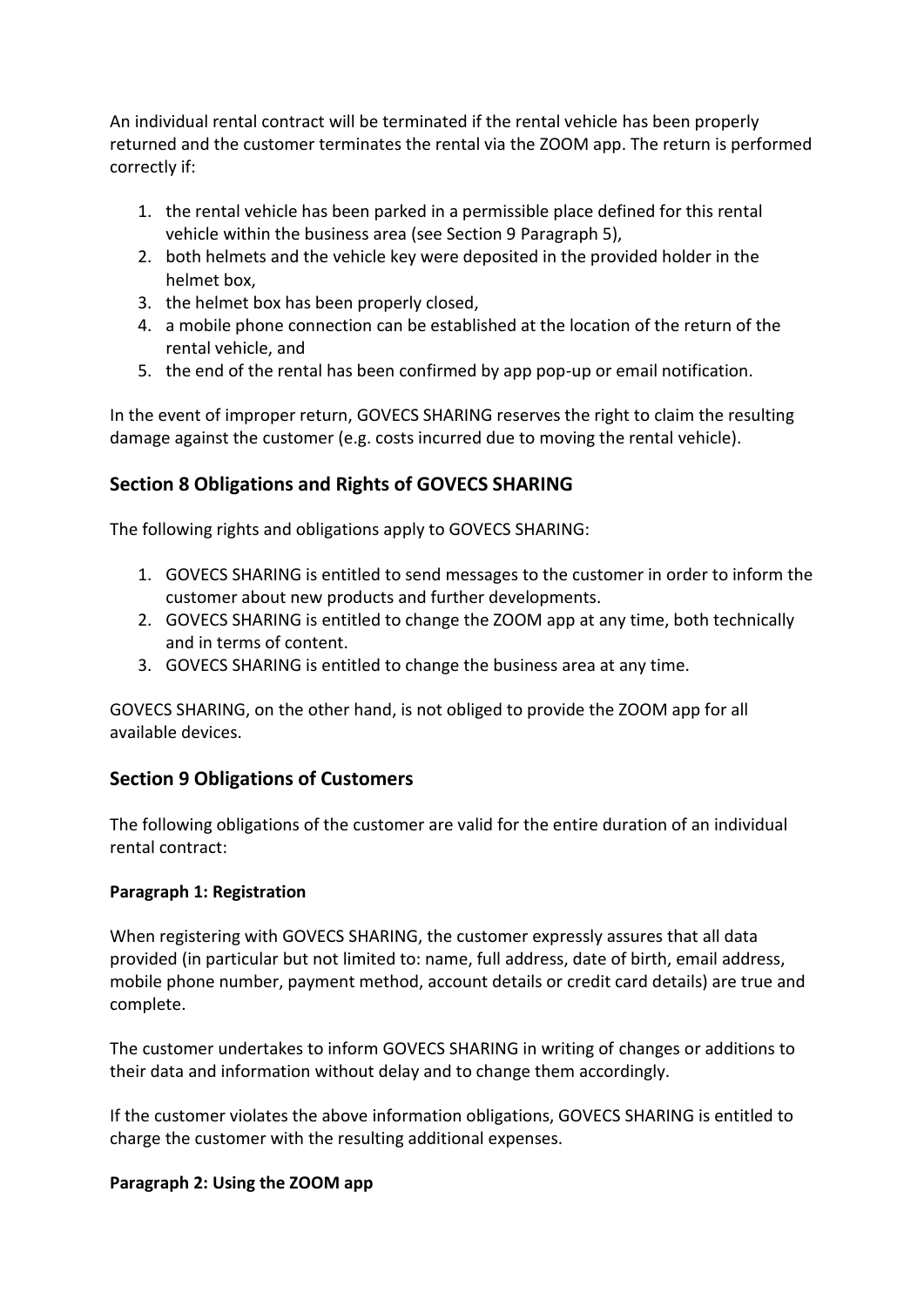The customer is not allowed to pass on his personal login data (user name and password) to third parties. They are also not allowed to provide a third party with access to their customer account.

The customer is prohibited from reading, copying or manipulating the access medium using information technology methods or similar methods, or even attempting to do so. If the customer violates this obligation, GOVECS SHARING is entitled to terminate the basic contract in an extraordinary manner.

If the customer violates any of the obligations under this paragraph 2, they shall reimburse GOVECS SHARING for the resulting damages.

#### **Paragraph 3: Checking the rental vehicle before departing**

The customer must be satisfied with the road safety and the roadworthiness of the rental vehicle to drive before driving, in particular by visually checking the tyres. If the road safety or roadworthiness of a rental vehicle is not guaranteed, the customer is not entitled to use the rental vehicle. Any visible damage and defects to the rental vehicle must be compared with the damage list displayed in the ZOOM app. The customer must report GOVECS SHARING any defects and damages that are not listed in the damage list in the ZOOM app via the support website (*support.govecs.com*) or via the service number before starting the journey. If the customer does not report any defects or damages, the rental vehicle – with the exception of the defects and damages listed in the damage list – is deemed to be optically and technically flawless.

The customer is not entitled to make unauthorized changes of any kind to the rental vehicle.

#### **Paragraph 4: While driving**

The customer must carry his valid driving licence with each journey and comply with all the conditions set out in the driving licence.

In the interests of all other customers, the environment and the general public, the customer must adapt a safe driving style and comply with road traffic regulations. The customer must be careful with the rental vehicle and not coarsely pollute the seat and helmet.

When parking, the customer has to park the rental vehicle on permitted areas (paragraph 5). Only on these areas may the customer end the rental.

At the request of GOVECS SHARING, the customer must at any time inform the exact location of the vehicle and enable the inspection of the vehicle. This is especially true for a rental period of more than 24 hours.

Should the customer be outside the ZOOM business area while driving a rental vehicle, they are obliged to initiate proper return of the rental vehicle in good time (Sections 5, 7 in conjunction with Section 9 Paragraph 5) and the termination of the individual rental contract. The rental vehicle must be returned in the business area.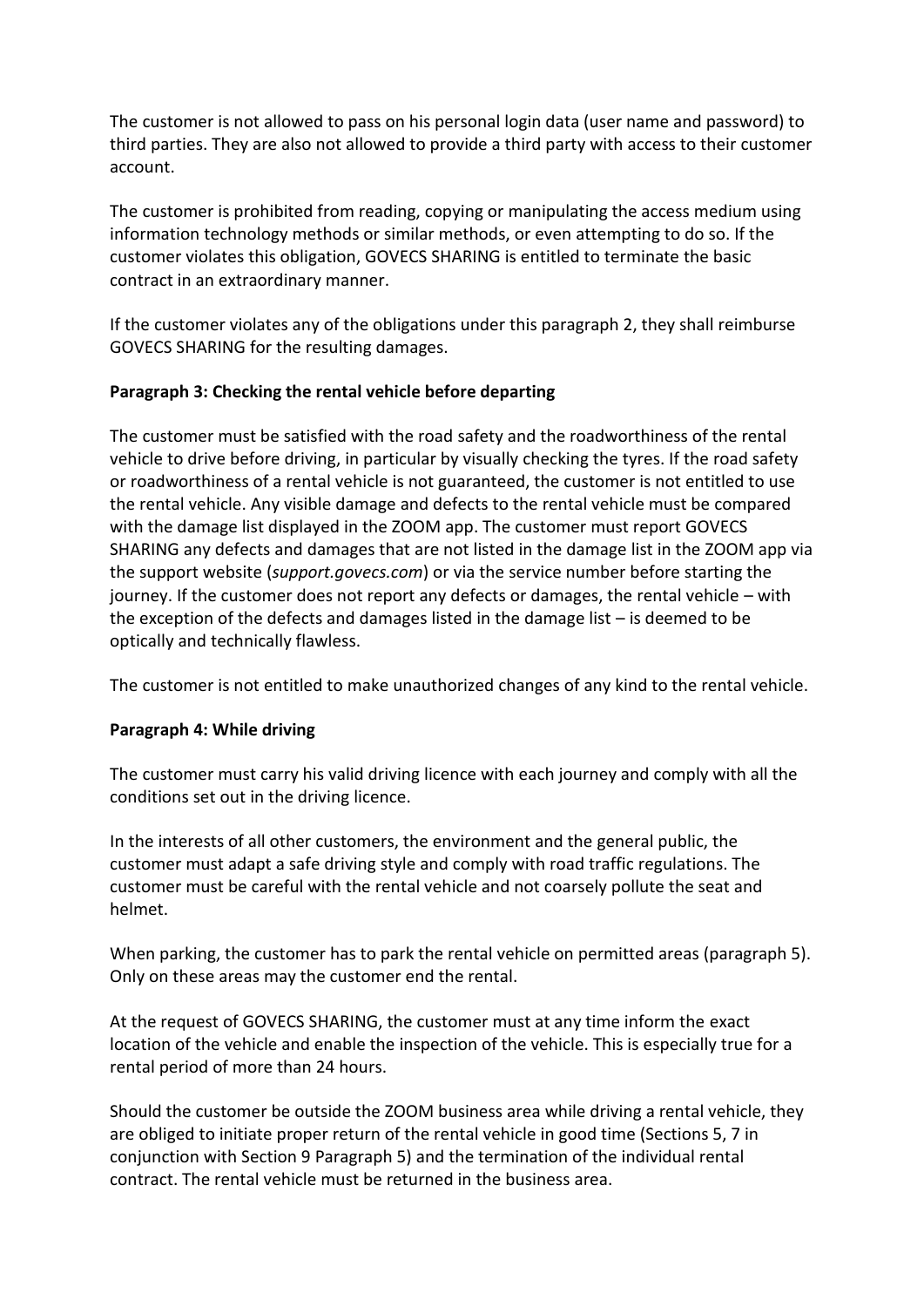In the event of defects, technical or other malfunction associated with the rental contract, the customer must inform GOVECS SHARING immediately by telephone. The same applies if a third party assumes a right on the subject.

#### **Paragraph 5: Parking**

The customer is obliged to park rental vehicles properly and according to the StVO only in a parking lot of the public transport area (this also includes paid public parking spaces, as long as a valid parking permit exists). In addition, the customer has the possibility to park the rental vehicle on the sidewalk, provided that other road users are not restricted by this.

In addition, parking in disabled parking lots, stopping and parking bans, taxi parking as well as private land and private parking spaces (e.g. car parks, supermarket parking lots and similar parking zones with special use) are not permitted.

The customer is only allowed to park a rental vehicle on areas with a daily or time-related restriction on parking permits (e.g. stop bans with additional signs such as "07:00 to 14:00" or "10.10.2020 to 15.10.2020 from 8:00 to 19:00)) if the restriction on parking rights only takes effect 72 hours after the rental vehicle is parked. This also applies to parking bans that have already been ordered but are not yet valid for a time (e.g. "due to construction work").

In the event of a culpable breach of the provisions of this paragraph 5, the customer shall bear any fines and towing costs.

#### **Paragraph 6: Return of the rental vehicle**

The customer is obligated to return the rental vehicle properly within the meaning of Section 7 of these T&C.

The customer may not remove items belonging to the vehicle equipment from or out of the rental vehicle beyond the end of the rental period. These include the keys of the rental vehicle with attached RFID chip, helmets, hygiene covers and cleaning cloth.

When the rental process is completed, the customer must ensure that both helmets and, if applicable, the key are stored in the helmet box. The customer must properly secure the helmet box against theft.

The customer must ensure that the rental vehicle is accessible to other GOVECS SHARING customers at any time after the return. If this is only made possible by re-parking by GOVECS SHARING and the customer is at fault, the customer has to pay GOVECS SHARING a flat-rate expense in accordance with the ZOOM cost table. The customer is allowed to prove that GOVECS SHARING has incurred no or only a smaller expense. GOVECS SHARING is entitled to claim damage to the customer beyond the flat-rate fee, provided that the relevant proof is provided.

#### **Paragraph 7: Accident, theft, destruction or other damage**

After an accident, theft, fire, damage by wild animals or other destruction or damage to the rental vehicle or with the rental vehicle ("damage event") the customer is obliged to call the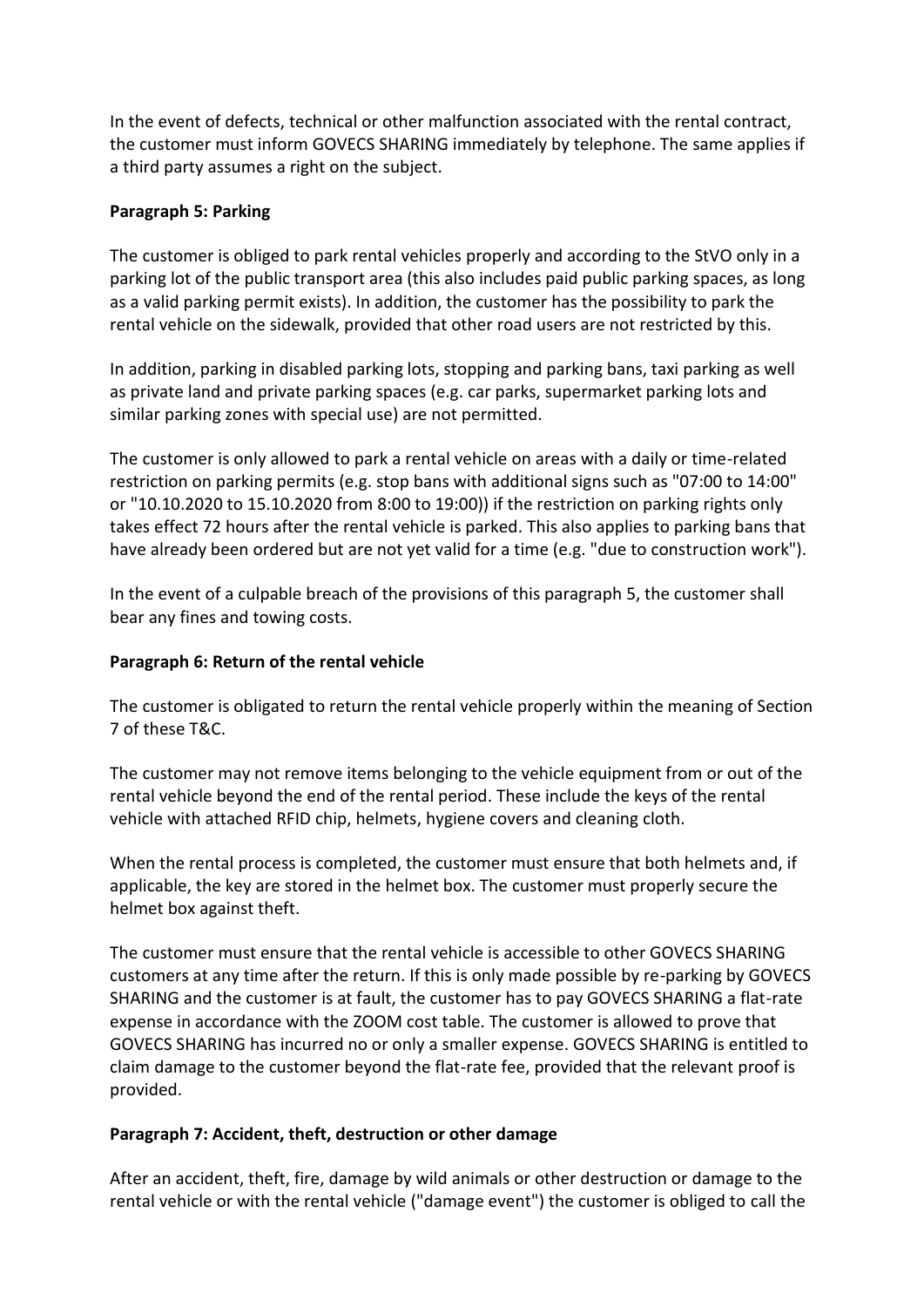police immediately if a third party is involved in the event as an injured party or possible (co- )cause or if third-party property, except the rental vehicle, has been damaged.

The police and/or fire brigade must be informed that the rental vehicle is an electric vehicle.

In the event of damage involving third parties, the customer may only enter a confession statement with the prior consent of GOVECS SHARINGS.

The customer is obliged to inform GOVECS SHARING immediately by telephone of the damages incurred and to inform GOVECS SHARING of all details fully and carefully in writing. The written information by the customer must be provided no later than seven days after the damage event. If no damage report is received by GOVECS SHARING within this period and the customer is responsible for this, the accident cannot be handled by the insurance company and GOVECS SHARING reserves the right to demand compensation from the customer for all costs and damages caused by the accident.

If a damage event is culpably claimed by the customer outside the defined business area, the customer shall bear all costs incurred by transporting the rental vehicle back to the business area after repair. GOVECS SHARING may charge the customer a flat-rate expense in accordance with the ZOOM cost table for the expenses associated with processing claims in case of a damage event caused by the customer. The customer has the right to prove that GOVECS SHARING has incurred no or less expense. GOVECS SHARING reserves the right to claim damage to the customer beyond the flat-rate fee, provided that the relevant proof is provided.

In the event of a damage event, the individual rental contract shall only be terminated after proper return within the meaning of Section 7 of these General Terms and Conditions. Should the rental vehicle no longer be fit for traffic or drivable due to the damage event, the individual rental contract ends after contacting and further agreement with GOVECS SHARING.

The customer may not move away from the place of the damage event until any police recording has been completed and the rental vehicle has been handed over to a towing company or has been parked after consultation with GOVECS SHARING. The continuation of the journey is only permitted with the express permission of GOVECS SHARING.

The customer's obligations under this paragraph 7 do not apply if the customer, as a party to the accident, is entitled or excused to leave or be moved from the scene of the accident due to accident related injuries. In this case, the customer is obliged to fulfil their obligations under this paragraph 7 as soon as their condition permits.

Only GOVECS SHARING is entitled to choose the repair workshop.

# **Paragraph 8: Use of a technician from GOVECS SHARING in case of need**

If the customer causes a technician assignment by GOVECS SHARING due to improper operation of the rental vehicle or the access technology on the rental vehicle, they have to pay GOVECS SHARING the flat-rate expenses according to the ZOOM cost table. The customer is allowed to prove that GOVECS SHARING has incurred no or only a smaller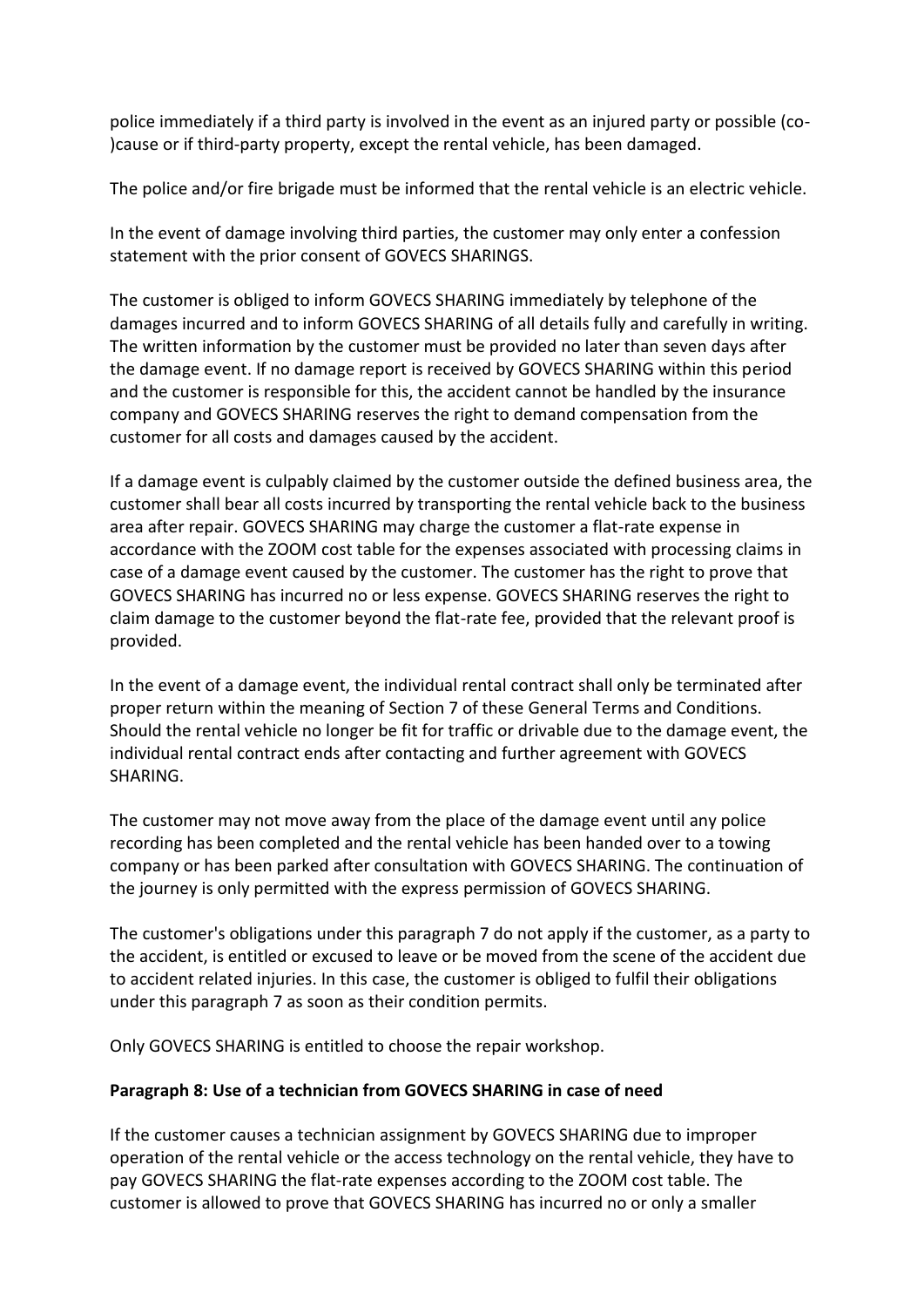expense. GOVECS SHARING reserves the right to demand from the customer the compensation of damage in excess of the flat-rate expenses.

# **Section 9 Penalty procedure**

The customer is fully liable for all violations of the law committed by them during the rental period. Violations of the law include, in particular, violations of traffic and statutory regulations (traffic rules) and, where applicable, prohibitions (property protection) ordered by the owner of an area (in particular parking spaces).

Upon conclusion of the basic contract, the customer undertakes to exempt GOVECS SHARING of all fines, fees, costs, legal costs and other expenses that authorities or other third parties demand from GOVECS SHARING due to violations of the law by the customer. Any costs for the administrative burden for processing such claims (e.g. processing of enquiries and further correspondence to the settlement) will be charged to the customer in the amount of the flat-rate expense per case according to the ZOOM cost table. The customer is allowed to prove that GOVECS SHARING has incurred no or a smaller expense. GOVECS SHARING reserves the right to demand from the customer the compensation of damage in excess of the flat-rate expenses.

# **Section 10 Insurance, deductible**

# **Paragraph 1: General**

All rental vehicles are subject to liability insurance. In addition, there is a full collision damage insurance including partial collision damage insurance for the benefit of the customer (hereinafter "collision damage insurance").

For damages caused by the customer with or without the participation of third parties in the rental vehicle or with a third party, there is a limitation of liability in favour of the customer in such a way that the customer is only obliged to pay the deductible in the event of damage in accordance with the ZOOM cost table. The customer shall only bear the deductible up to the amount of the actual damage incurred.

# **Paragraph 2: Exclusion of the limitation of liability to the deductible of the collision damage insurance**

Unless these T&C provide for any other provisions, the limitation of liability referred to in paragraph 1 shall in particular exclude damages caused by improper handling and/or operation of the rental vehicle by the customer (e.g. by ignoring warning lights or because of cargo). There is no insurance cover and no limitation of the customer's liability to the deductible for damages that the customer intentionally causes. The customer is liable without limitation to GOVECS SHARING for intentional damages. The same applies in the event that the insurance cover of the collision damage insurance is waived due to grossly negligent conduct of the customer.

Unless otherwise stipulated in these T&C, the General Terms and Conditions for Vehicle Insurance issued by the Gesamtverband der Deutschen Versicherungswirtschaft e. V. GDV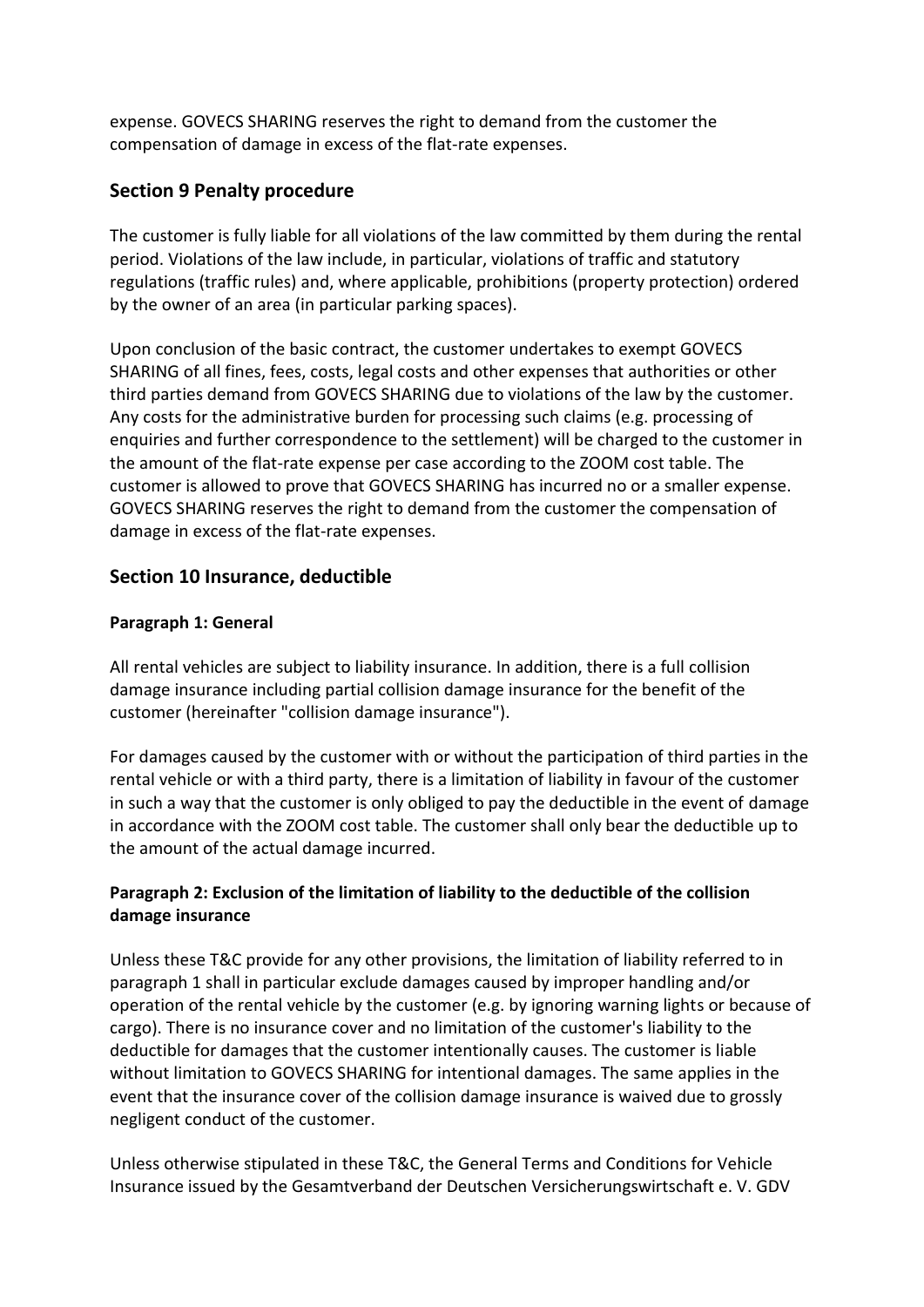(German Insurance Association), which the customer accepted upon registration, shall apply for insurance and limitation of liability pursuant to Para. 1. If insurance companies or third parties pay GOVECS SHARING in the event of damage, GOVECS SHARING will offset these payments against the customer's liability for damages.

# **Section 11 Liability of GOVECS SHARING**

#### **Paragraph 1: Scope of liability and limitation of liability**

GOVECS SHARING is liable for claims for damages of the customer arising from injury to life, body, health or from the violation of essential contractual obligations (obligation the fulfilment of which enables the proper execution of the contract in the first place and which the contractual partner regularly trusts and may rely on to be observed) as well as for other damages resulting from an intentional or grossly negligent breach of duty by GOVECS SHARING, its legal representatives or vicarious agents or on a guarantee provided by GOVECS SHARING. By the way, the customer's claims for damages are excluded.

In the event of a breach of essential contractual obligations, GOVECS SHARING shall only be liable for the foreseeable damage typical of the contract if it was caused simply by negligence, unless it is a claim for damages arising from injury to life, body or health.

#### **Paragraph 2: Employees of GOVECS SHARING**

The restrictions in paragraph 1 also apply in favour of the legal representatives and vicarious agents of GOVECS SHARING, if claims are made directly against them.

#### **Paragraph 3: Product Liability Act**

The provisions of the Product Liability Act remain unaffected.

# **Section 12 Liability of the Customer**

#### **Paragraph 1: General**

In addition to Section 10 of these T&C, the customer shall be liable in accordance with the statutory rules in the event of damage or loss of the rental vehicle, individual vehicle parts, the co-rented accessories, unless any deviations have been agreed here. Of course, the customer is also liable for breaches of contract.

#### **Paragraph 2: Extent of liability**

The customer's liability also extends to non-claims costs, such as expert costs, upgrading of insurance premiums, impairment, towing costs, statutory legal prosecution costs and loss of use costs.

#### **Paragraph 3: Administrative offences and legislative violations**

The customer is also fully liable for the legislative violations for which they are responsible in accordance with Section 9 of these T&C.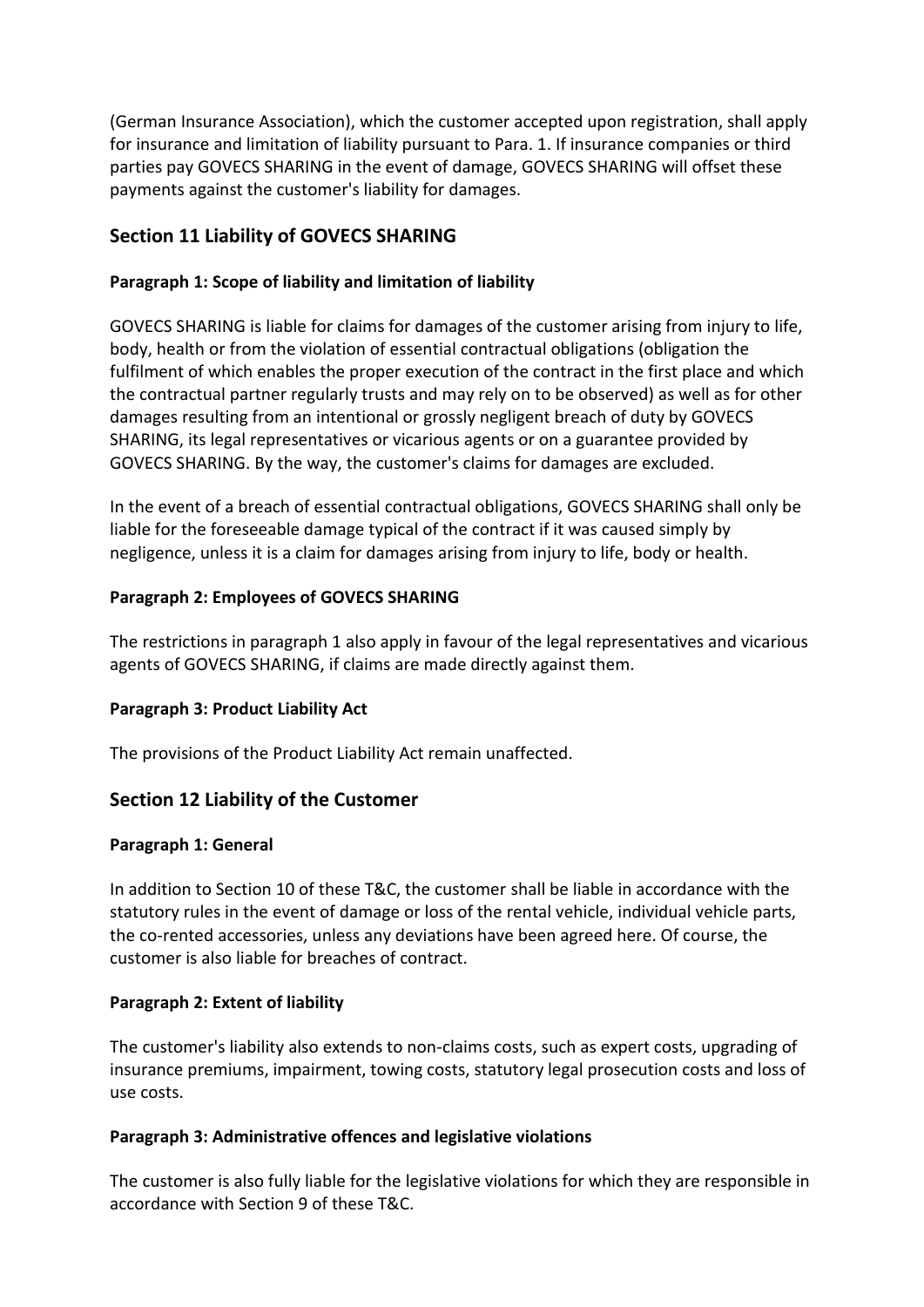#### **Paragraph 4: Full liability**

Likewise the customer is fully liable for all damages beyond the deductible if GOVECS SHARING suffers a damage in case of an intentional violation of instructions for the use of the vehicle by the customer according to section 6 and 9 of these T&C.

#### **Paragraph 5: Claims of third parties**

In the event that the insurance cover of the liability insurance is completely or partially waived due to grossly negligent or intentional conduct of the customer, the customer shall keep GOVECS SHARING free from all claims of third parties against GOVECS SHARING.

# **Section 13 Terms of remuneration and payment**

#### **Paragraph 1: Remuneration and invoicing**

The customer will be invoiced for the prices and fees (hereinafter collectively the "fee") in accordance with the ZOOM cost table. All fees are in Euros and include the applicable statutory value added tax. Deviating price and fee information, which may be loaded from cache (e.g. browser cache, proxies, etc.), are non-binding.

The prices are calculated per individual rental on the basis of the period of use. The fee is due at the end of the rental and is duly invoiced to the customer. The invoice will be sent by e-mail no later than 32 days after the termination of the individual rental contract.

#### **Paragraph 2: Payment method**

The customer can choose to make the payment using the following means of payment: [Credit card (Visa & MasterCard), PayPal, Giropay or Amazon Pay.] In addition, GOVECS SHARING cooperates with payment service providers.

The customer must store the means of payment of his choice during the registration process. Upon conclusion of the basic contract, the customer confirms that they are entitled to have the specified means of payment.

The customer must ensure that their means of payment are sufficiently covered. If a payment cannot be redeemed due to lack of funds or for other reasons for which the customer is responsible, GOVECS SHARING may demand compensation from the customer for the flat-rate expense in accordance with the ZOOM cost table. The customer is allowed to prove that GOVECS SHARING has incurred no or only a smaller expense. GOVECS SHARING is entitled to claim damage to the customer beyond the flat-rate fee, provided that the relevant proof is provided. GOVECS SHARING may assign its claims against the customer to third parties at any time for the purpose of collecting claims (collection service).

If the customer chooses to pay by means of a payment service provider (e.g. LogPay) when registering, the general terms and conditions of the chosen payment service provider apply.

#### **Paragraph 3: Price and fee changes**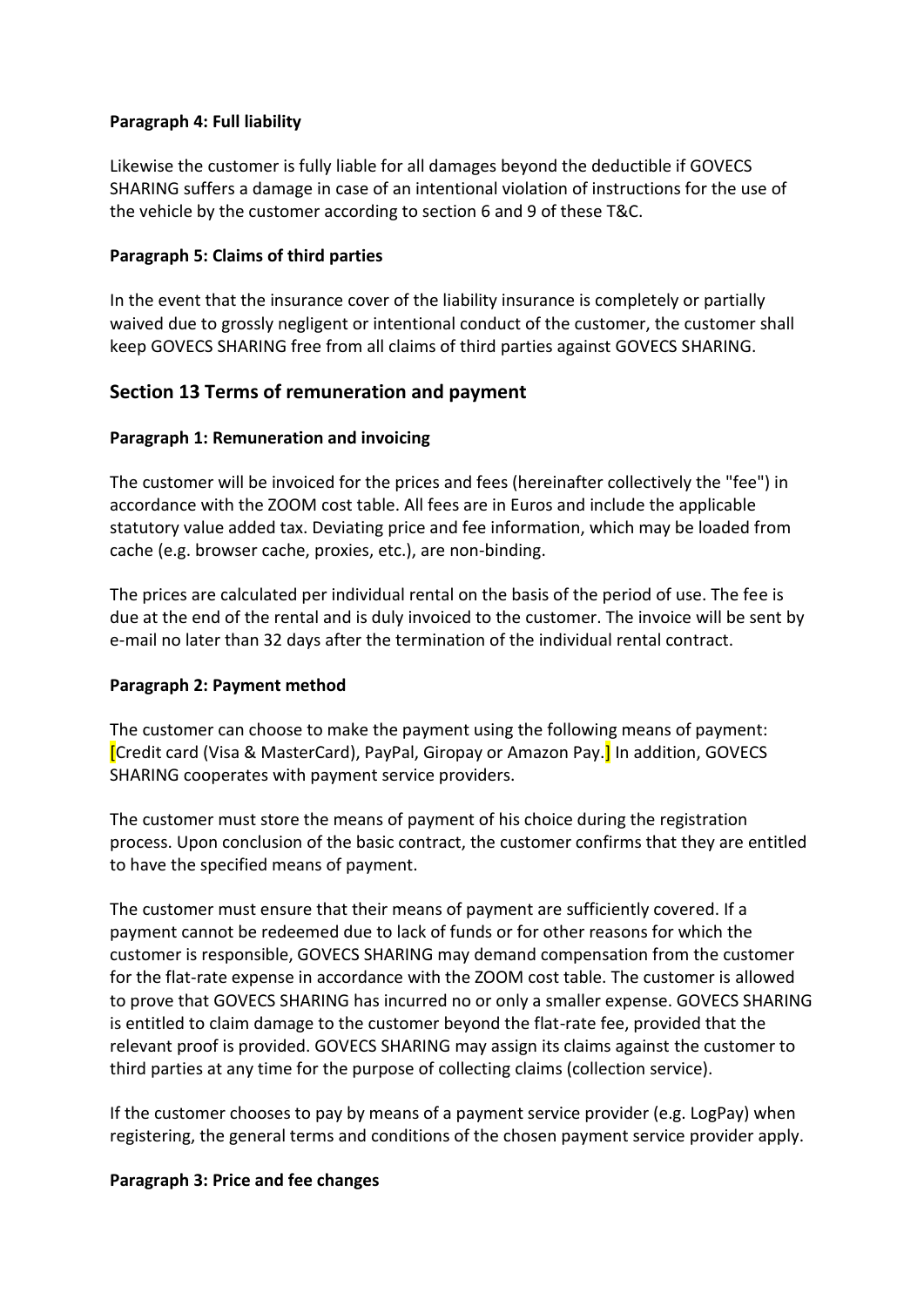GOVECS SHARING reserves the right to make changes to the ZOOM cost table at any time. The changes take effect when the customer accepts the modified ZOOM cost table upon conclusion of an individual rental contract.

#### **Paragraph 4: Benefits - Minute Packages**

The customer has the option to purchase Benefits - Minute Packages via the ZOOM app. The Benefits - Minute Packages include the following options:

- 200 minutes;
- 500 minutes.

The price for the Minute Packages is determined by the ZOOM cost table, as accepted by the customer when reserving a Benefits - Minute Packages.

# **Section 14 Duration, termination and blocking of the basic contract**

The basic contract is concluded for an indefinite period and can be terminated in writing by both parties with a notice period of 6 weeks at the end of the month.

The right to extraordinary termination of the basic contract is reserved by the parties in accordance with the statutory provisions, unless additional or different provisions have been agreed below.

Instead of an extraordinary termination, GOVECS SHARING is also entitled to block the customer for further rentals for good reason. This applies in particular as long as not insignificant claims of GOVECS SHARING have not yet been settled despite unsuccessful warnings from previous rentals, in the case of a lack of assistance on the part of the customer in the clarification of damage events, in the case of blocking of a rental vehicle by the customer by repeated reservations without rental, in the case of extensive accumulation of free minutes by the customer beyond a conventional level or in the event of a breach of the customer's essential contractual obligations.

# **Section 15 SCHUFA Clause, Credit Assessment**

GOVECS SHARING reserves the right to provide SCHUFA Holding AG ("SCHUFA") or a rating company with data on the inclusion and termination of the basic contract and to obtain information about the customer from them. GOVECS SHARING reserves the right not to enter into a basic contract in case of negative information.

# **Section 16 Offsetting and transferability of rights**

The offsetting with counterclaims by the customer is excluded, insofar as it does not relate to those recognized by GOVECS SHARING, undisputed or legally established counterclaims. The customer may only transfer the rights and obligations under this contract to a third party with the prior written consent of GOVECS SHARING.

# **Section 17 Online Dispute Resolution, Arbitration**